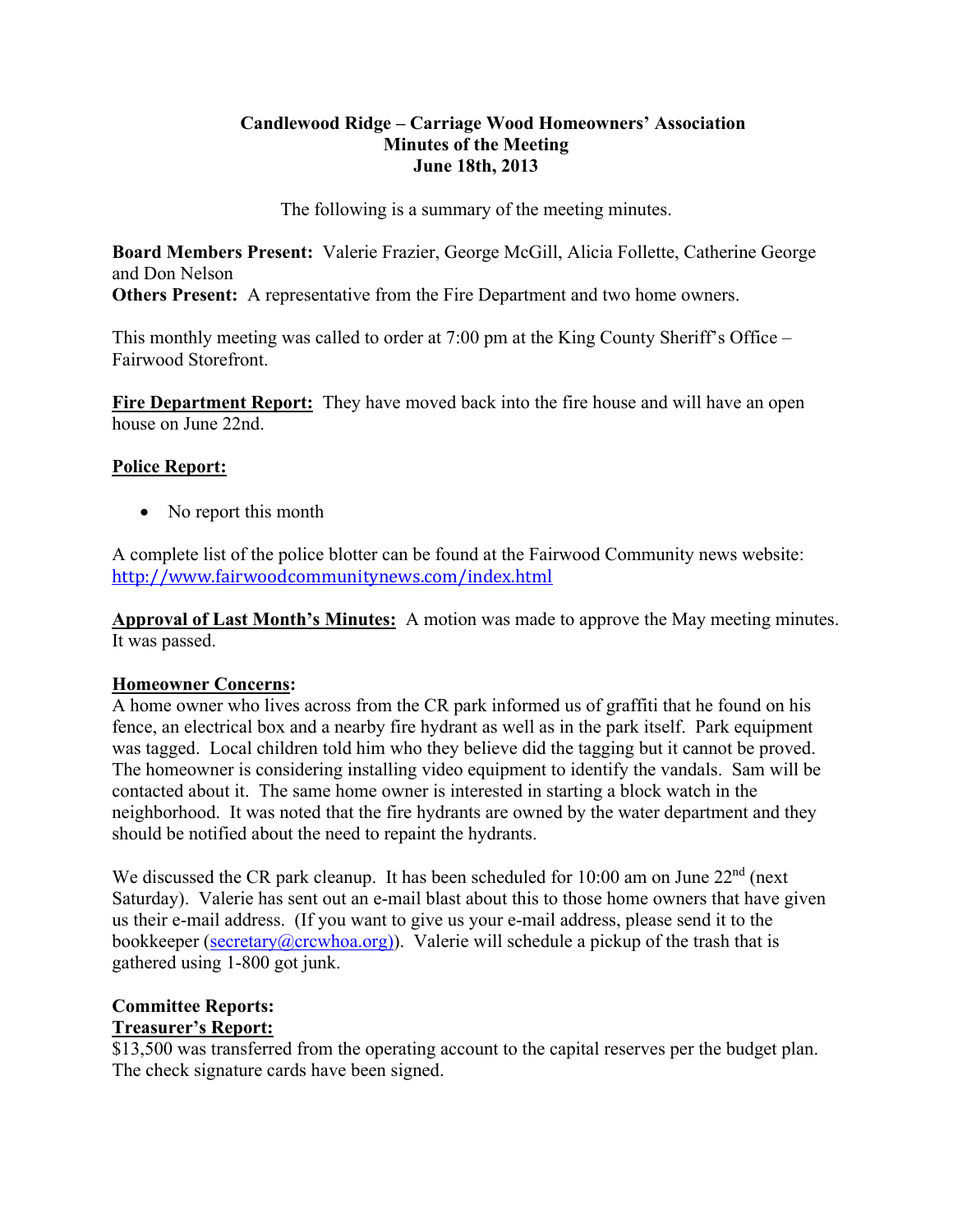## **ACC Report:**

We now have a standard for mail box replacement, using locking mail boxes in groups of 8, 12, 13 or 16. The installed cost will be about \$100 - \$150 per homeowner with a discount for installing more than one at a time. We would like volunteers to conduct a mail box review to determine which ones need replacement. The home owners involved would have to pay for the new boxes.

ACC requests slowed down with: 10 paints 1 deck 1 windows 1 siding 1 gutters 1 deck awning 1 front porch 2 fence replacements

1 mail boc replacement

#### **Common Areas Maintenance Report:**

- Reminder to all Homeowners It is our responsibility (Not King County's) to keep the street drains clear. Please clear the debris and leaves from the drains by your house and at the ends of your street.
- We continue to have branches and trees fall onto the paths at CR Park. Please contact me at commonareas@crcwhoa.org or call 425-738-8611 #80 and leave a message if you notice any trees or branches at either park or any of the Common areas or entrances.
- Reminder all dogs must be on leash this is a King County Law as well as our policy in our HOA Parks.
- We have had some more tagging at CR Park 2 signs, 1 garbage can and 1 slide.
- King County Sheriff Patrols and requests will now be coordinated by the CAM Chair and monthly reports will be submitted before each monthly meeting. Please contact the Board with any areas of concern and we will do our best to accommodate. We will be increasing hours now that Spring is here.
- In regards to the cul de sac island maintenance committee please contact me if you would like to be on the committee or offer input.
- Please keep a watch for suspicious Activity and call 911

**Reminder:** Our parks are private parks which exist for the use and enjoyment of HOA residents, their families and guests. They are not public parks. Our park usage rules apply to everyone. Following are some of the rules that have been established to maximize safety, and minimize liability and maintenance cost:

A. Park Hours: 9:00 am to dusk.

B. No Smoking, alcohol, drugs, loud music, golfing, motorized vehicles or **Fireworks** are allowed.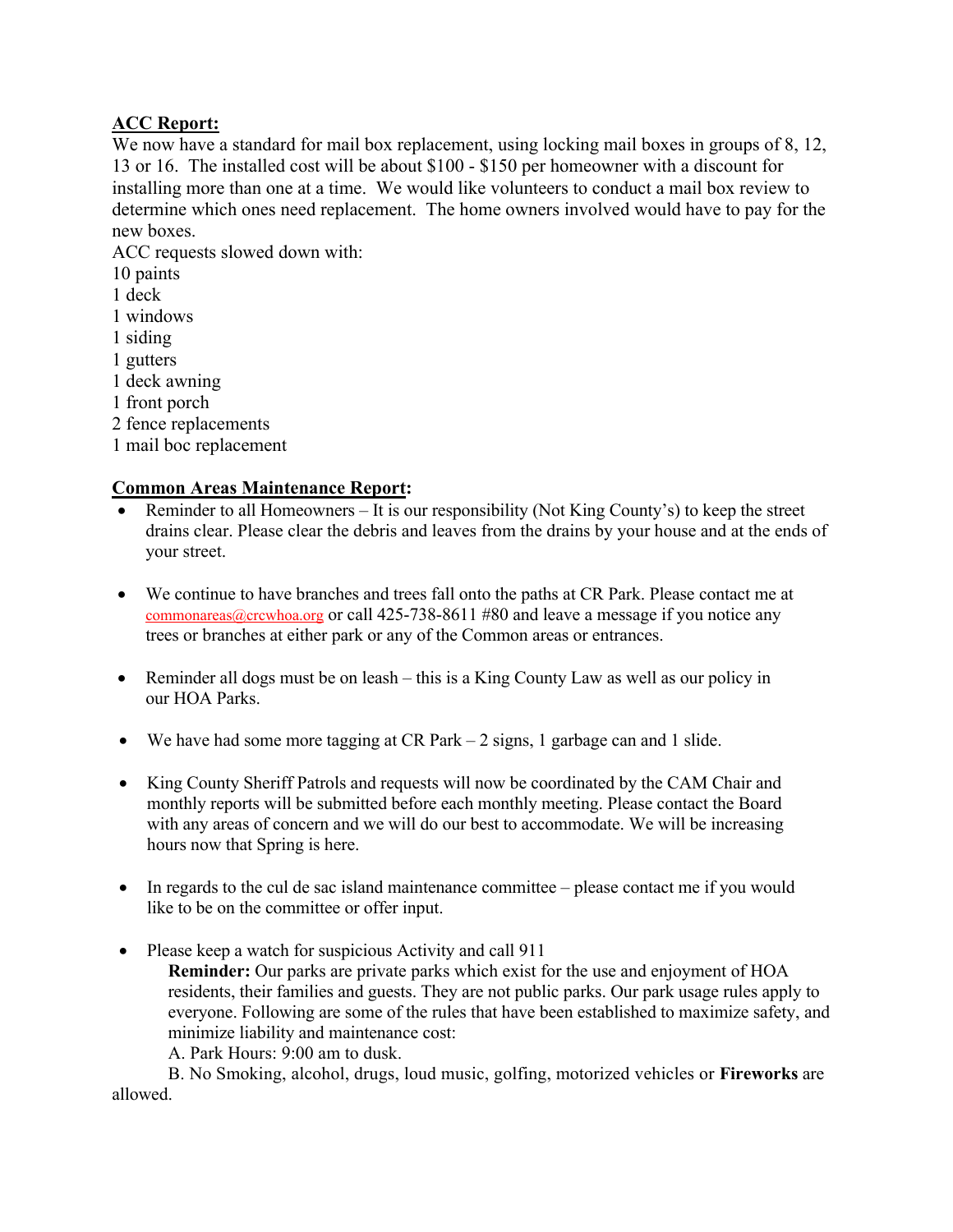C. Animals must be leashed and owners are responsible for cleaning up after their animals.

## **Complaints Negotiations Report:**

Reminder to all homeowners: All complaints must be signed and mailed in. They cannot be accepted via e-mail. If you get a letter, please contact the committee with your plans or issues. (For example, if you cannot do some work until an ACC form has been approved.) Please, only one complaint per form. Do not list multiple houses on the same form.

## **Capital Improvement Committee:**

Please contact the board if you have any ideas for Capital Improvements.

## **Legal and Insurance Report:**

There are 18 accounts that are 2 quarters delinquent which may result in new liens.

## **Nominating Committee**

John Utz is chair, Catherine George is a member. There is one open Board position after George McGill volunteered to serve another 3 year term. If you are interested in serving on the Board, please contact a Board member or attend a monthly meeting.

#### **Old Business:**

As approved by the HOA Board Canber did all the trimming, weeding, pruning and laid done bark in the remaining 17 Planter/Islands. They also cut down the one tree that Soos Creek Water and Sewer asked us to as it was too close to the sewer vault. The Board is asking all Homeowners in the Cul De Sacs to please help us keep the Planters neat looking. If you want to plant anything in these planters you must get the Board's permission first – Absolutely no trees that will grow taller than 15 feet. We have yet to set for certain how many times per year we will have Canber go through the Planters, probably 2 to 3 times per year, please contact us if something is in need of maintenance. We still need to remove 2 basketball hoops and a mail box holder needs to be replaced.

#### **New Business:**

The need for helpers for the Summer Event was mentioned. We are considering a movie night, possibly August 3rd.

#### Roles for the 2013 HOA Board Members

| Valerie Frazier  | ACC/President                             |
|------------------|-------------------------------------------|
| John Utz         | Nominating Committee Chair/Vice President |
| Alicia Follette  | Complaints                                |
| George McGill    | Common Areas Chair/Cul-de-sac Chair       |
| Don Nelson       | Legal and Insurance/Treasurer             |
| Catherine George | Reporting Secretary/Web Master            |

# **Special Topics:** Visit our Website and contact the HOA via Email at:

Web – www.crcwhoa.org

Email – president@crcwhoa.org